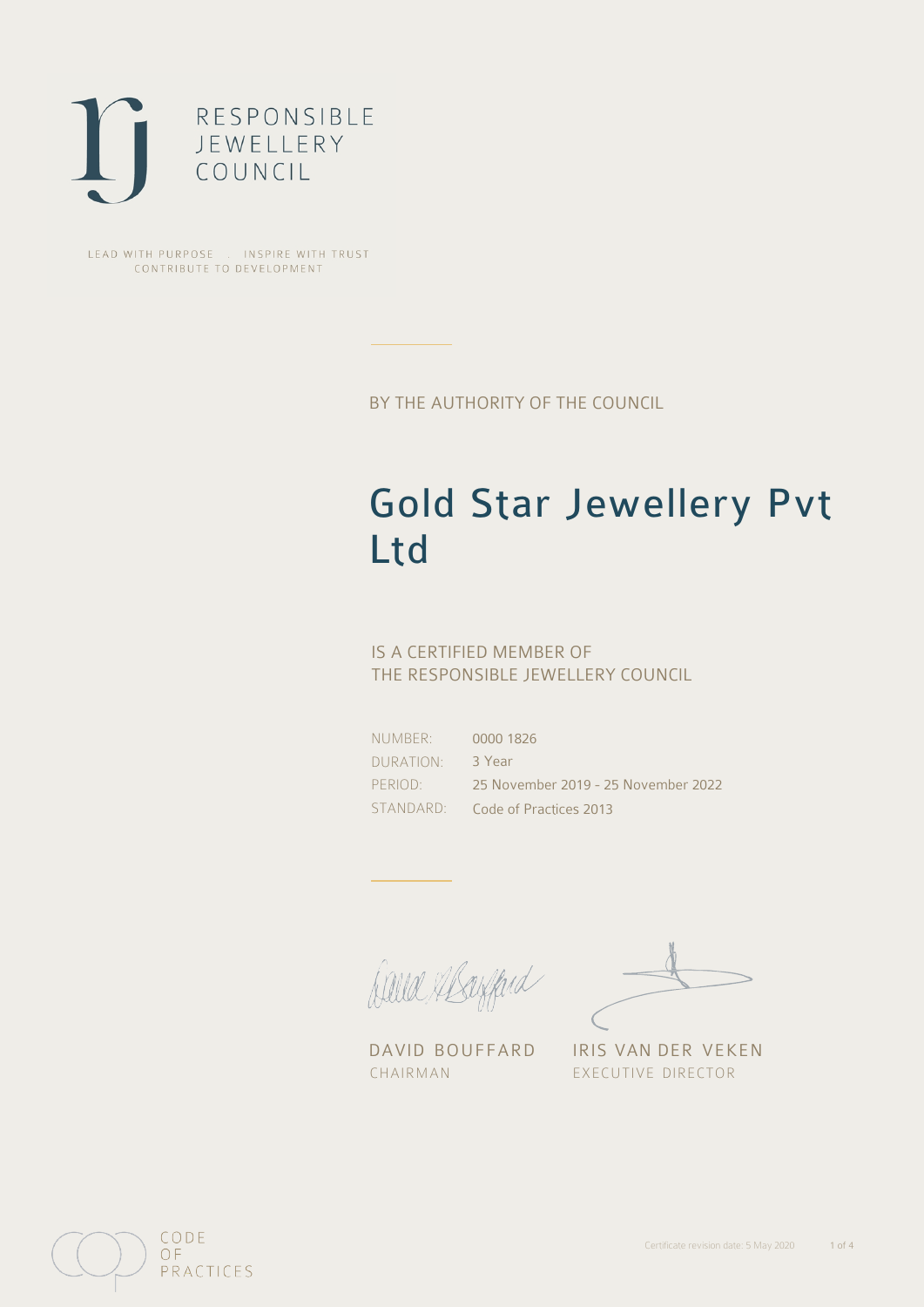

# **CERTIFICATION OVERVIEW**

| <b>MEMBERSHIP</b><br><b>FORUM</b>      | Jewellery and Watch Manufacturer and/or Wholesaler                                                                                                                                                                                                                                                                                                                                                   |
|----------------------------------------|------------------------------------------------------------------------------------------------------------------------------------------------------------------------------------------------------------------------------------------------------------------------------------------------------------------------------------------------------------------------------------------------------|
| <b>AUDIT</b><br><b>DATE</b>            | 04 October 2021                                                                                                                                                                                                                                                                                                                                                                                      |
| <b>AUDIT</b><br><b>TYPE</b>            | Mid-term Review (onsite)                                                                                                                                                                                                                                                                                                                                                                             |
| <b>APPLICABLE</b><br><b>STANDARD</b>   | Code of Practices 2013                                                                                                                                                                                                                                                                                                                                                                               |
| <b>ACCREDITED</b><br><b>AUDIT FIRM</b> | ISOQAR (India) Pvt. Ltd                                                                                                                                                                                                                                                                                                                                                                              |
| APPLICABLE<br><b>PROVISIONS</b>        | 1. General requirements: 1-4, except 3.2<br>2. Responsible supply chains and human rights: 5-12, except<br>6.2, 7.1, 9.3 and 11.3-4<br>3. Labour rights and working conditions: 13-20, except 19.3<br>4. Health, Safety and Environment: 21-25, except 21.10<br>Diamonds, gold and platinum group metal products: 26-28,<br>5.<br>except 27.2 and 28<br>6. Responsible mining sector: Not applicable |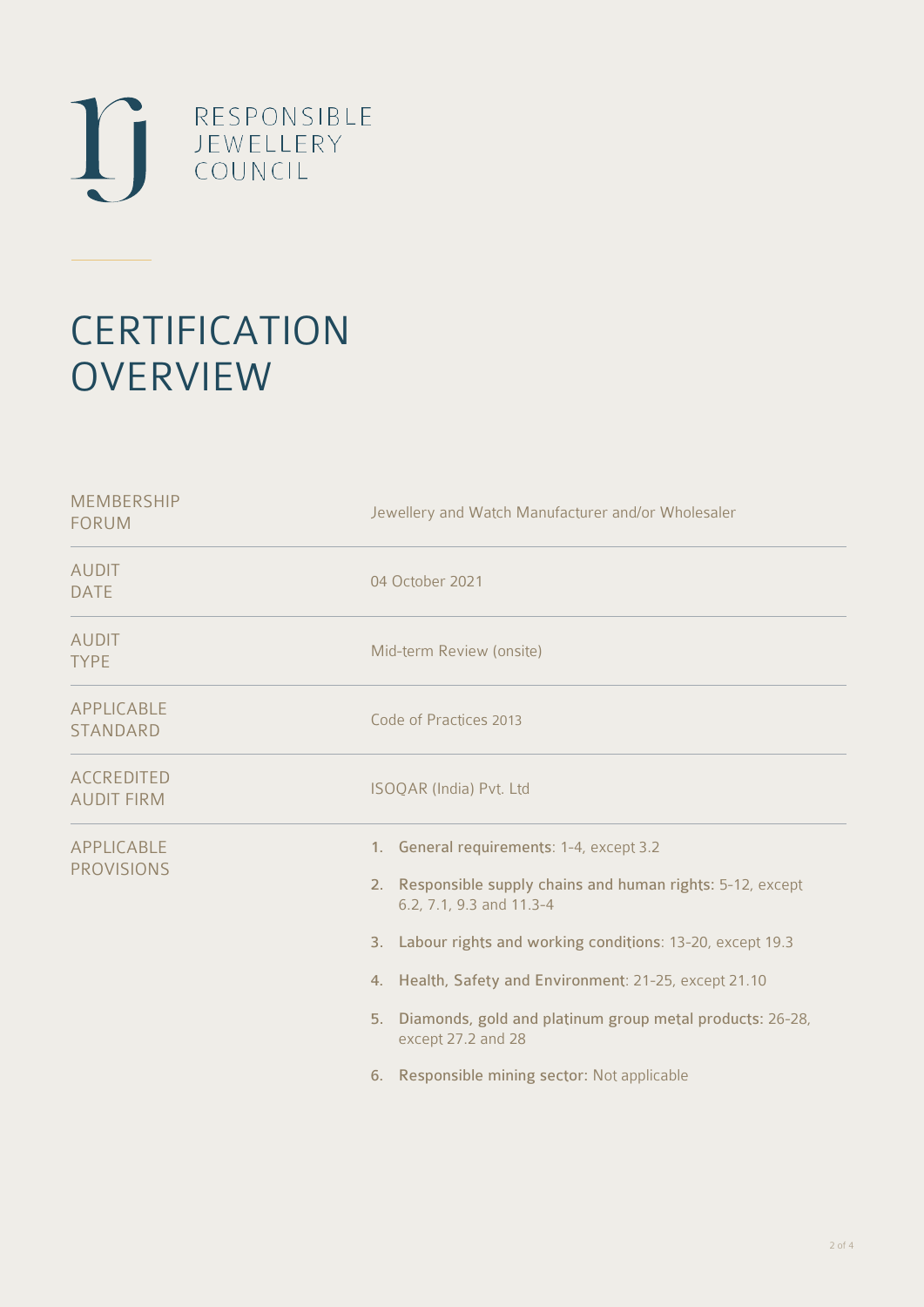| <b>PROVENANCE</b><br><b>CLAIMS</b>         | "Gold Star Jewellery Pvt. Ltd., warrants that the gold, diamonds and<br>platinum have been supplied in compliance with the Signet Responsible<br>Sourcing Protocols ('SRSP')."                                                                                                                          |
|--------------------------------------------|---------------------------------------------------------------------------------------------------------------------------------------------------------------------------------------------------------------------------------------------------------------------------------------------------------|
| <b>AUDITOR STATEMENT OF</b><br>CONFORMANCE | Based on the scope and findings of the certification audit, the member<br>has demonstrated a conformance level consistent with a:                                                                                                                                                                       |
|                                            | 3 Year Certification                                                                                                                                                                                                                                                                                    |
| <b>NEXT AUDIT TYPE</b>                     | MID-TERM REVIEW (within 12-24 months):                                                                                                                                                                                                                                                                  |
|                                            | A. Mid-term review NOT required due to:                                                                                                                                                                                                                                                                 |
|                                            | No anticipated changes to the certification scope during the<br>certification period                                                                                                                                                                                                                    |
|                                            | <25 full time equivalent personnel                                                                                                                                                                                                                                                                      |
|                                            | Low risk of non-conformances due to management controls                                                                                                                                                                                                                                                 |
|                                            | Existence of parallel audits for schemes recognised by RJC                                                                                                                                                                                                                                              |
|                                            | Existence of rigorous internal audit programs                                                                                                                                                                                                                                                           |
|                                            | Strong internal controls ensuring effective review and closure<br>of corrective actions for non-conformances                                                                                                                                                                                            |
|                                            |                                                                                                                                                                                                                                                                                                         |
|                                            | B. Mid-term review (desktop only) required due to:                                                                                                                                                                                                                                                      |
|                                            | No impact on conformance levels from any changes to the<br>certification scope                                                                                                                                                                                                                          |
|                                            | 2 or less minor non-conformances with critical provisions or 4<br>or less minor non-conformances in general identified by the<br>audit (not covered by parallel audits for schemes identified as<br>equivalent to RJC's) for an individual member in the mining<br>sector or a non-mining sector member |
|                                            | Possibility of remote verification of actions                                                                                                                                                                                                                                                           |
|                                            | No risk to critical provisions                                                                                                                                                                                                                                                                          |